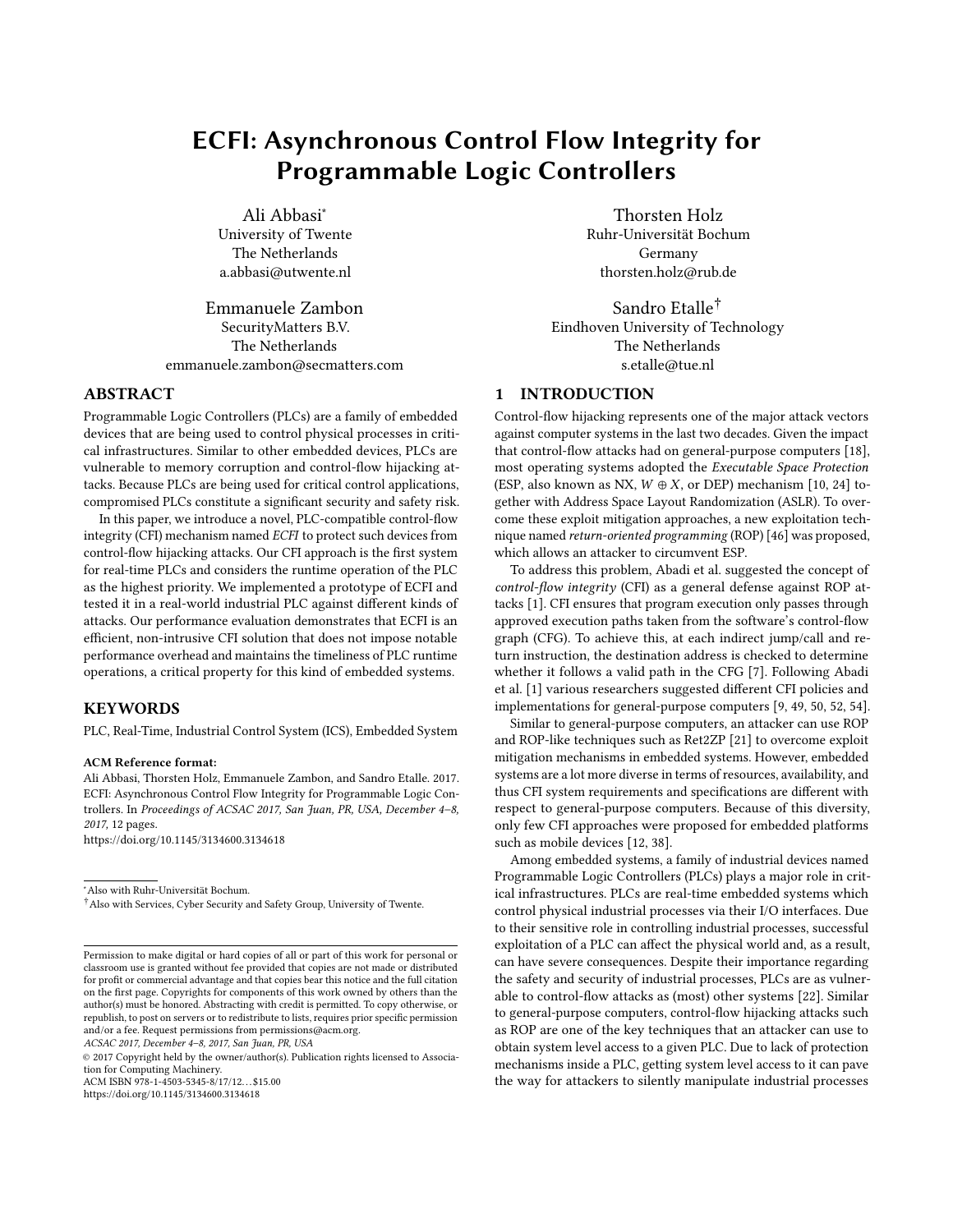without being detected using techniques such as the Pin Control Attack [\[2\]](#page-10-1). Despite such attack vectors, to the best of our knowledge, no CFI solution for PLCs has been devised. Existing CFI approaches for other non-critical embedded systems or general-purpose computers cannot work for a PLC: As described in the NIST (National Institute of Standards and Technology) 800-82 guideline, any security measures for Industrial Control Systems (ICS), including PLCs, must also consider availability and real-time requirements of the system [\[48\]](#page-11-15). To the best of our knowledge, no CFI system to date considers availability and timeliness (real-time) requirements of the PLC.

In this paper, we present the design and implementation of ECFI, the first control-flow verification system for environments where availability and hard real-time systems are crucial. To address its environmental requirements, ECFI considers the availability and timeliness of the PLC more important than the security of it. ECFI is a fine-grained CFI approach that protects both forward edges and backward edges of the control-flow graph. ECFI consists of a non-conditional simple instrumentation code and a lock-free asynchronous shadow stack which is implemented as a ring buffer, combined with a checking routine. This architecture allows the PLC OS to schedule runtime CFI checks according to the PLC's real-time constraints. Our prototype implementation of this concept supports the ARM architecture. We especially focus on ARM-based devices since a large share of PLCs use ARM processors [\[44\]](#page-11-16).

To test ECFI, we implemented it in a real-world industrial PLC, running a Real-Time Operating System (RTOS). We use ECFI to protect a PLC runtime application which reads I/O inputs, executes PLC control logic, updates the outputs, and provides a Modbus TCP server for the SCADA server. Besides respecting real-time constraints, our prototype implementation induces a moderate 1.5% CPU overhead.

Maintaining the availability and timeliness requirement of the PLC comes at a cost. In our case, to preserve the real-time properties of the PLC, we devoted the CFI-checker to a separate process that has lower priority. We also had to make our shadow stack overwrite-able to avoid priority inversion, which is a common issue for real-time systems [\[42\]](#page-11-17). Using these features of ECFI, an attacker can force a process to "starve" by keeping the CPU busy (e.g., by using a DoS attack) and then overwrite the shadow stack with normal values that do not raise any alert. However, we use inherited features of the real-time systems to design a strategy that mitigates this attack possibility. In a real-time system, the range of consumed CPU cycles of the tasks is both small and predictable. Thus ECFI monitors the CPU cycles consumed per PLC scan cycle to detect an attack against the shadow stack. To evaluate this strategy, we construct a ROP chain to attack our shadow stack and overwrite the control-flow meta-data with fake but acceptable values. In the same time, we executed a DoS attack against the PLC which consumed all CPU resources of the device. However, our prototype implementation was still able to detect the shadow stack overwrite and raise an alert for this attack.

In summary, the contributions of this paper are as follows:

• First CFI approach for PLCs: ECFI is the first CFI enforcement system that was designed for real-world industrial PLCs. Our CFI approach has limited CPU overhead and no I/O performance impact.

• Hard real-time compatibility: the main objective of a PLC is to control physical processes with real-time constraints. The priority of applications running inside a PLC is thus subject to the PLC's ability to run its primary tasks: updating I/Os and running the control logic on time. ECFI, to the best of our knowledge, is the first CFI approach that considers the real-time requirements of the PLC runtime.

### <span id="page-1-0"></span>2 BACKGROUND

Before diving into the technical details of our approach, we briefly discuss the necessary background information needed to understand the rest of the paper.

# 2.1 Programmable Logic Controllers

Programmable Logic Controllers (PLCs) are a family of embedded devices that are used in critical industrial environments. Usually, these environments mandate real-time control over an industrial process. Failing to execute one or multiple I/O operations in a timely manner may result in the failure of an industrial process, which leads to unacceptable consequences. To overcome this problem, the majority of PLCs are equipped with RTOS to execute their tasks in a predictable manner.

For example, a PLC which operators use in a sewer network must be able to react to the changes in the water level due to rain in real-time. In a power plant, a PLC-like device must react to an out-of-phase generator by controlling a generator breaker on a millisecond scale.

Generally speaking, a PLC runs a software called the runtime that controls its primary task, I/O operations. The runtime software interprets or executes another code known as the control logic. The control logic is a compiled form of the PLC's programming language, such as Structured Text, Function Block Diagram (FBD), or ladder logic. FBDs and ladder logic are graphical programming languages that describe the control logic of a given industrial process. The PLC runtime usually prepares the control logic execution by scanning the inputs and storing it in the variable table and then updating the outputs. A sequence consisting of reading the inputs, executing the control logic code, and updating the outputs is called the program scan cycle. The PLC program scan is an infinite loop and runs indefinitely. The variable table is a virtual table that contains all the variables needed by the control logic: setpoints, counters, timers, inputs, and outputs. During the program scan cycle, every change in the I/O of the PLC is ignored until the next program scan cycle.

Figure [1](#page-2-0) depicts the PLC runtime operation, the running of the logic, and its interaction with the I/O.

One of the most common architectures used for PLCs is the ARM architecture [\[44\]](#page-11-16). For example, various models of PLCs manufactured by vendors such as Allen-Bradley, Schneider Electric, Honeywell, and WAGO PLCs are using the ARM architecture [\[44\]](#page-11-16).

# 2.2 PLC Logic

There are two types of PLC logic: bytecode based and binary based. In bytecode-based logic, the bytecode will get executed by the PLC runtime with a Just-in-Time (JIT) compiler. An example of PLC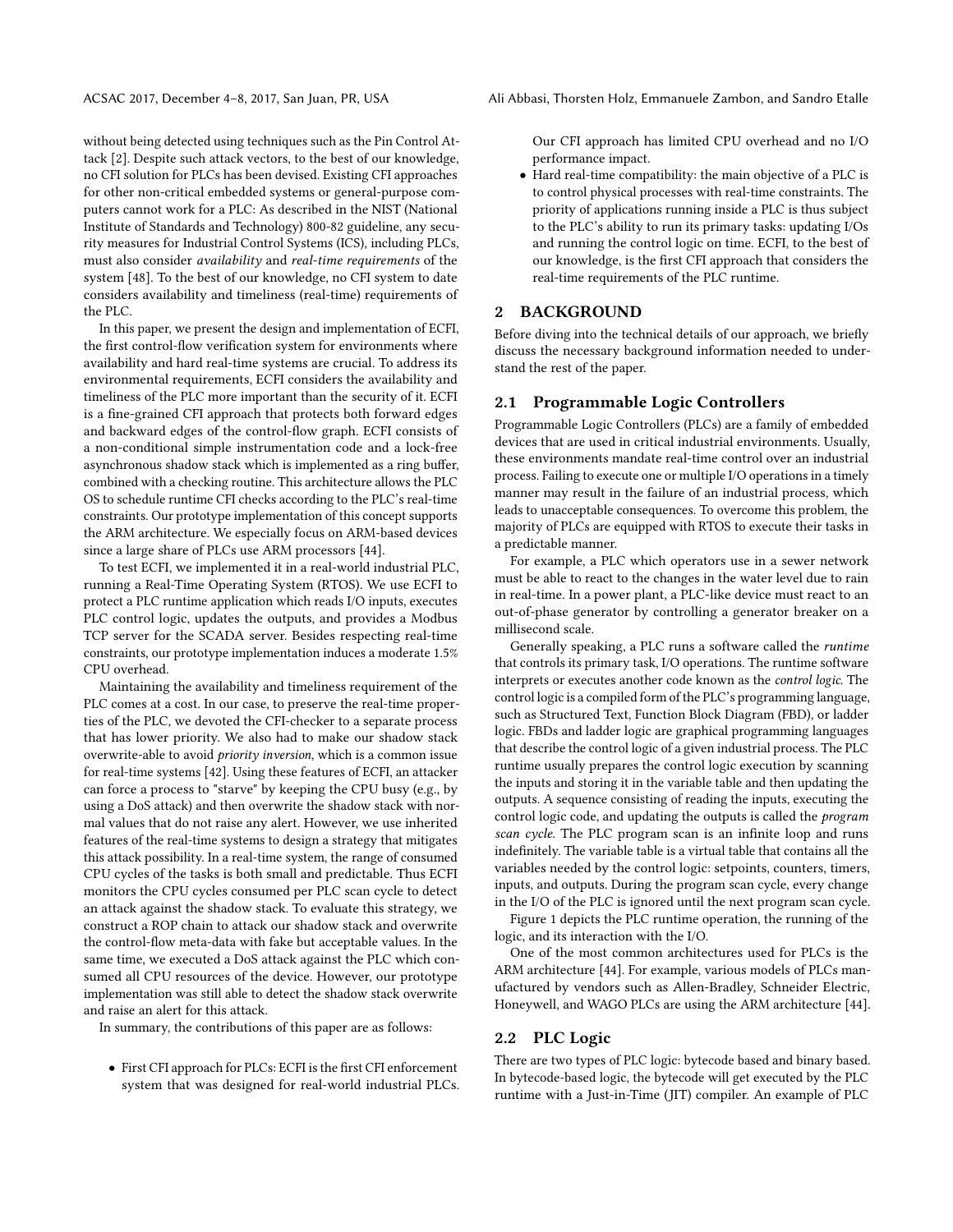<span id="page-2-0"></span>

Figure 1: Overview of PLC runtime operation in a program scan cycle and its interaction with the I/O.

runtime which executes bytecode is the Siemens S7 series PLC runtime. In binary-based logic, the logic program gets converted to a binary first and then gets uploaded to the PLC. The PLC runtime then executes the binary inside the PLC. An example of PLC runtime that executes executable is the 3S Codesys runtime, which is currently used by more than 261 PLC vendors [\[14\]](#page-11-18) including ABB, Schneider-Electric, Beckhoff, Wago, Mitsubishi, and Bosch. In this paper, we only focus on PLCs which are using binary logic in their runtime. However, a similar approach employed in RockJIT [\[34\]](#page-11-19) can also be used to protect bytecode based PLC logic.

# 2.3 Existing Attacks and Defenses against PLCs

For an attacker, the ultimate objective when attacking an industrial control network is to manipulate the physical process without being detected by advanced intrusion detection systems (IDS) or plant operators [\[3\]](#page-10-2). As described by Abbasi et. al. [\[2\]](#page-10-1) there are three family of attacks against PLCs named as Firmware modification attacks (FMA) [\[6,](#page-11-20) [37\]](#page-11-21), Configuration manipulation attacks (CMA) [\[29,](#page-11-22) [30\]](#page-11-23) and Control-flow attacks (CFA) [\[22,](#page-11-14) [22\]](#page-11-14). For FMA [\[5,](#page-10-3) [16\]](#page-11-24) and CMA [\[6,](#page-11-20) [28\]](#page-11-25) attacks in the PLC, at least one tailored defensive solution exists. Although several techniques have been proposed to detect or prevent control-flow attacks on general IT systems or generic embedded systems [\[4\]](#page-10-4), currently, no research suggests a control-flow detection mechanism specifically designed for real-time PLCs.

# 2.4 Attacker Model

Since a PLC is a computer device which is mostly being used in Operational Technology (OT) domain of an Industrial Control System (ICS), we can not just describe our attacker model in the traditional

IT domain which is usual in other CFI papers. Instead, we will divide our attacker model to two parts. We first describe our attacker model for the OT and then IT domain.

2.4.1 OT Attacker Model: In this paper, we do not consider adversaries that do not understand the behavior of the target process and do not want to manipulate the physical process carefully. An adversary who wants to cause a naïve attack can simply achieve her objective by overwriting the return address of a memory corruption vulnerability to a non-valid memory address and thus terminate the PLC runtime (DoS attack), causing the PLC to lose its control of the physical process. No CFI system can cope with such attack. Instead, in our attacker model, we assume an adversary whose objective is to exploit the PLC to manipulate an industrial process carefully. We believe that in the majority of attacks which manipulate the physical process there will be a delay between infection of the PLC and manipulation of the physical process. This delay is due to two reasons:

- Delay caused by infecting multiple types of equipment: once an attacker gets access to an industrial network, depending on the complexity of the physical process, she might need to infect more than one industrial equipment such as PLC to be able to manipulate the process. Therefore, the attacker in this step will infect multiple devices before executing the attack. Indeed, looking at the German steel mill cyber attack reported by BSI (Bundesamt fur Sicherheit in der Informationstechnik) [\[19,](#page-11-26) [25\]](#page-11-27) and the Stuxnet [\[17\]](#page-11-28) attackers had to infect multiple devices (e.g., infecting both operation PLC and fail-safe PLCs) before executing the attack.
- Delay due to process and I/O mapping: as described by McLaughlin et al. [\[29\]](#page-11-22) even if an attacker completely takes control of a PLC, she still faces two challenges. Firstly, the attacker needs to gain knowledge about the control system behavior, and secondly, the attacker needs to recover semantics of PLC memory locations that are mapped to physical I/O to execute process manipulation. SABOT [\[29\]](#page-11-22) can generate such payload and retrieve the mapping of the system automatically assuming that attacker is fully aware of the control system behavior. However, it needs time to process and model the PLC behavior to be able to recover the mapping of the I/O interfaces and the PLC memory. Looking into the Stuxnet case [\[17\]](#page-11-28) again, the attackers were recording the process control data for weeks after infection before they start their actual process manipulation. A similar technique (infect, wait, then manipulate) was used in Ukrainian power grid blackout [\[8,](#page-11-29) [51\]](#page-11-30).

2.4.2 IT Attacker Model: In this paper, we assume an attacker who tries to hijack the control flow of a vulnerable hard real-time PLC runtime using a ROP attack. We also assume that the PLC has a modern RTOS with MMU support and is equipped with exploit mitigation techniques such as ASLR, PIE, NX, and stack cookies, but the attacker can bypass such defenses using an information-leak primitive within the PLC runtime. Our CFI approach must be able to detect any attempts of arbitrary code execution in a protected application/service inside the PLC according to the defined scope of the attack.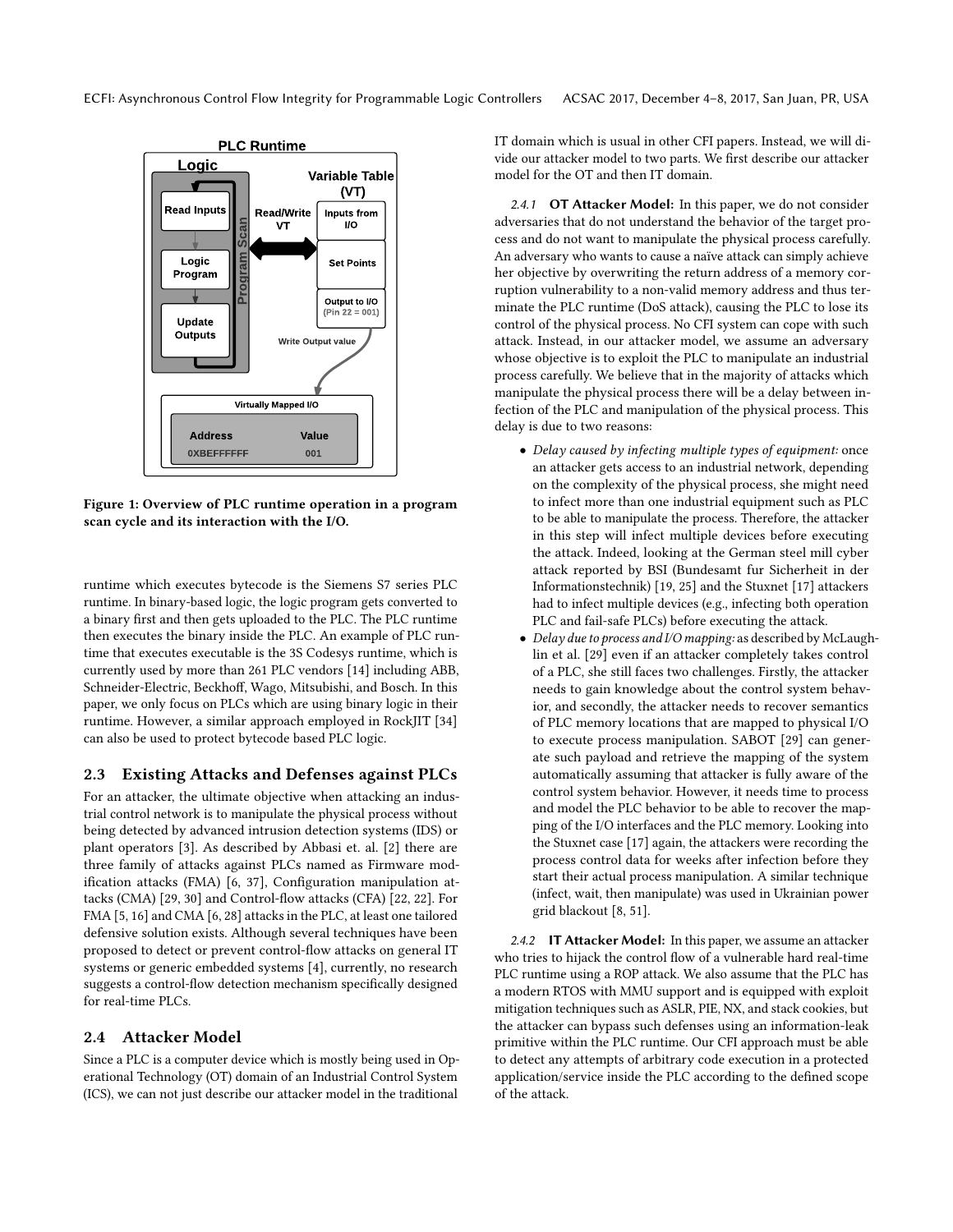# 3 ECFI DESIGN

In the following, we present ECFI, our CFI enforcement system that was designed and tested for PLCs.

# 3.1 Design Considerations for CFI in a PLC

Generally speaking, we can divide any protection mechanism into active and passive forms. In the case of active protection mechanism, the system will prevent the attack upon detection, while in the case of a passive protection, the system raises an alert notifying about the attack. In a CFI context for a PLC, active protection means that the PLC runtime gets terminated upon a control-flow violation. Passive detection in a PLC means that the CFI system raises an alert upon a control-flow violation without any intervention. In the following, we describe the parameters for designing a CFI solution for PLCs:

Availability: to the best of our knowledge, all existing CFI implementations for embedded systems act as an active protection system and if deployed in a PLC, terminating the PLC runtime process upon control-flow hijacking would violate the availability requirement of the PLC. In case of a false positive, an active protection system could hence cause a dumb disruption in a critical infrastructure. However, one can rightfully argue that this is an engineering issue and existing CFI systems can get fixed to act as a passive protection system. To maintain the availability of the PLC, ECFI serves as a passive protection system. While one can use ECFI as an active protection system (by activating a related flag in the checker), we do not enable it by default except the process requires such an intrusive approach in an industrial environment.

Timeliness: real-time properties of a PLC is measured by predicting its execution time. Any CFI implementation that uses conditional branches, exception handlers, or loops can significantly complicate the predictability of the execution time [\[41\]](#page-11-31) in the PLC program. To address this issue, a CFI approach must then perform a complex Worst-case Execution Time analysis. Otherwise, the entire PLC software must be considered as unpredictable and thus non-real-time, which is unacceptable. Unfortunately, no CFI system provides such an analysis. Looking at the two existing wellknown CFI system for embedded systems named as MoCFI [\[12\]](#page-11-12) and CFR [\[38\]](#page-11-13), shows that they use conditional branches [\[12,](#page-11-12) [38\]](#page-11-13), exception handler [\[12\]](#page-11-12) and loops [\[38\]](#page-11-13), which makes them unsuitable for a real-time PLC. ECFI does not use such instructions in its instrumentation code.

Additionally, in existing CFI systems, the CFG verification mechanism is always part of the application and is not running in a separate process. Due to the usage of conditional branches, exception handlers and conditional loops in the CFI, the PLC process might also face the priority inversion problem [\[27\]](#page-11-32) which is not acceptable in real-time systems. The priority inversion is a problem where a lower priority task in the software locks the resources or execution of a higher priority task. As a result, the higher priority task can experience an additional delay since the lower priority has locked the resource up to the end of its execution. As a result, a higher priority task will fail to execute its tasks in a predictable manner. In real-time systems, a priority inversion should not happen. For a hard real-time PLC, the highest priority task is the actual

<span id="page-3-0"></span>

Figure 2: Simplified design of ECFI.

control program which executes the process (so-called program scan cycle), while the lower priority task is the CFG verification. With the traditional approaches, the PLC functions call/return must wait until CFG verification system decide whether a control-flow violation occurred or not. ECFI separates the CFG verification process from the protected runtime to avoid the complex execution time analysis and prevent the priority inversion problem.

As mentioned before, ECFI considers the availability and timeliness requirement of the real-time PLC more important than the security of it and thus makes compromises to address them.

# 3.2 General Principle of Operation

ECFI is a compiler-level CFI approach which injects instrumentation instructions into the existing assembly code of the application during the compilation phase. Figure [2](#page-3-0) depicts a high-level overview of the architecture of ECFI. The system consists of five modules:

- (1) Instrumentation instructions to copy the real control-flow data to the ring buffer.
- (2) Code Parser-Injector (CPI), which parses the application's assembly code and adds instrumentation instructions to the code.
- (3) Ring buffer shadow stack that stores the runtime controlflow data.
- (4) Control-flow graph that contains the correct execution path of the application.
- (5) Checker that verifies the control-flow information with the CFG.

# 3.3 Instrumentation Instructions

The instrumentation instructions are a set of instructions which copy the control-flow values to the ring buffer shadow stack. Our code does not contain any conditional branch, loop, function pointer, direct and indirect recursion, or exception handler. Since a PLC runtime must be real-time, it is essential to have instrumentation instructions that have predictable worst execution time. Therefore, we made the computation of Worst-Case Execution Time (WCET) in our instrumentation instructions feasible by following the recommendations made by Puschner et al. [\[41\]](#page-11-31) for real-time applications using CPU cycles.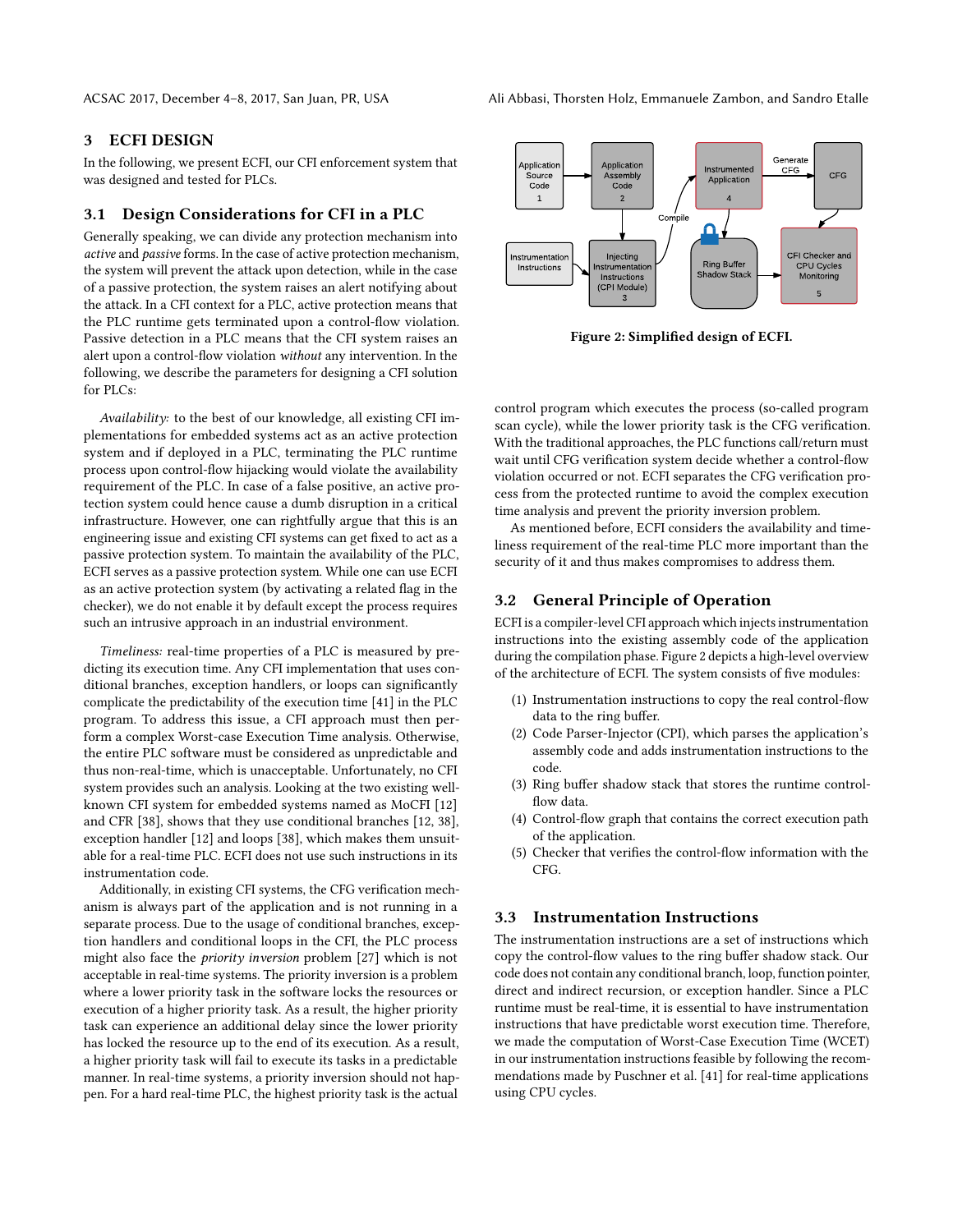<span id="page-4-0"></span>

Figure 3: Ring buffer shadow stack design.

#### 3.4 Instrumentation Injector

There are two locations in the execution flow of the ARM-based application where an attacker can hijack the control flow. First, by modifying the register value in the indirect function call (indirect branches). Second, by modifying return address values right before the return instruction (returns). Therefore, these two locations must be instrumented, and the program execution flow information must be passed to the ring buffer shadow stack before the actual call or branch occurs.

The instrumentation injector will parse the assembly code of the application and insert the instrumentation instructions to those two locations:

Indirect Branches. In the ARM architecture, indirect function calls are performed by the BLX instruction. The BLX instruction calls a value in a register (e.g.,  $BLX$  r3) where the register value is dynamically calculated at runtime.

The indirect branch destination will be passed to our shadow stack for verification (see Figure [3\)](#page-4-0). We do not control the destination of direct branches since the direct branches have a hard-coded destination in the application binary, and it would be impossible for an attacker to hijack the control flow right before direct branches.

Note that we consider all instructions which directly modify the Program Counter (PC) in ARM architecture as indirect branches (e.g., LDR PC, RegX).

Returns. Another way to hijack control flow on the ARM architecture is when the function or the basic block (BB) returns. The return address will be pushed onto the stack and will be recovered at the end of function epilogue. If an attacker manages to overwrite the stack value that holds the return address, she can obtain control over the execution flow of the PLC runtime. Therefore, ECFI monitors all function returns in the PLC.

## 3.5 The Ring Buffer and Checker Design

To ensure the PLC runtime remains real-time, we need to design a protection system that does not disrupt the real-time execution of the PLC runtime. We designed our ring buffer shadow stack which is a shared memory in a way which is lock-free and asynchronous. This design makes it possible for the RTOS to halt the ECFI system whenever another important PLC task such as I/O operations needs resources, while the ECFI checker process runs on

a lower priority. The ring buffer shadow stack is a fixed-size shared memory region that is accessible to the real-time application and control-flow checker subsystem. Whenever the CPU executes an instrumented BB, the BB writes the destination or return address, combined with their respective identification number, to the ring buffer. In this paper, we call the identification number HotsiteID. Finally, the ring buffer acts as a shared memory which is accessible to both checker application and the protected PLC runtime. The ring buffer is created with group permission (via S\_IWGRP and S\_IRGRP).

Checker Application. The checker application is a non-real-time program running as a separate process with a lower priority (compared to the protected PLC runtime application). Instead of invoking the instrumentation instruction every time it writes to the shadow stack, the checker will wait for the operating system to allocate system resources. The checker then reads the data from the shadow stack, and copies the data to its dynamic memory, and evaluates the control-flow data using the CFG. By default, the checker application will not terminate the PLC runtime upon the detection of a control-flow hijacking attack (while we have a flag in ECFI to kill the process). Instead, it generates a log regarding the attack, which a plant operator can read. To securely store the log files, the checker application runs under a different user (while being in the same user group as the PLC runtime) and the log files are only write/readable by that user and therefore, not accessible by the PLC runtime user.

Lock-Free Design. There are two features in our shadow stack which make our approach real-time friendly. First, during write or read operations, no locking is enforced on the shadow stack. Consequently, while the shadow stack is being written, the checker application can read it at the same time. By not locking the shadow stack, we avoid the common priority inversion problem in real-time systems caused by resource/memory locking.

Second, our shadow stack allows memory overwrite. This means that if there are no resources available for the checker to execute and the shadow stack gets full, the real-time application is allowed to overwrite previously written control-flow data. Therefore, at the end of the ring buffer, there is no forced call of the checker to free the shadow stack (by reading its values). However, this feature can be used by the attacker to overwrite the ring buffer.

Ring Buffer Protection. An attacker may want to take advantage of the ring buffer lock-free mechanism for attack concealment. For that she can, for example, perform a Denial of Service (DoS) attack against the PLC to increase its CPU usage. Once the CPU usage increases, the checker application less frequently verifies the control flow of the PLC runtime (or halts until resources are available again). In the meantime, the attacker can exploit the ring buffer by overwriting it with fake values. However, since PLC is a hard real-time machine, the attacker's capabilities can be limited by monitoring the number of CPU cycles performed in every PLC program scan cycle. Also for an attacker to remain stealth, the DoS attack should not be prolonged, since DoS attacks would diminish the PLC's ability to update I/O values on time. Anomalous behavior of PLC I/O might be detected by the PLC operator. Therefore, the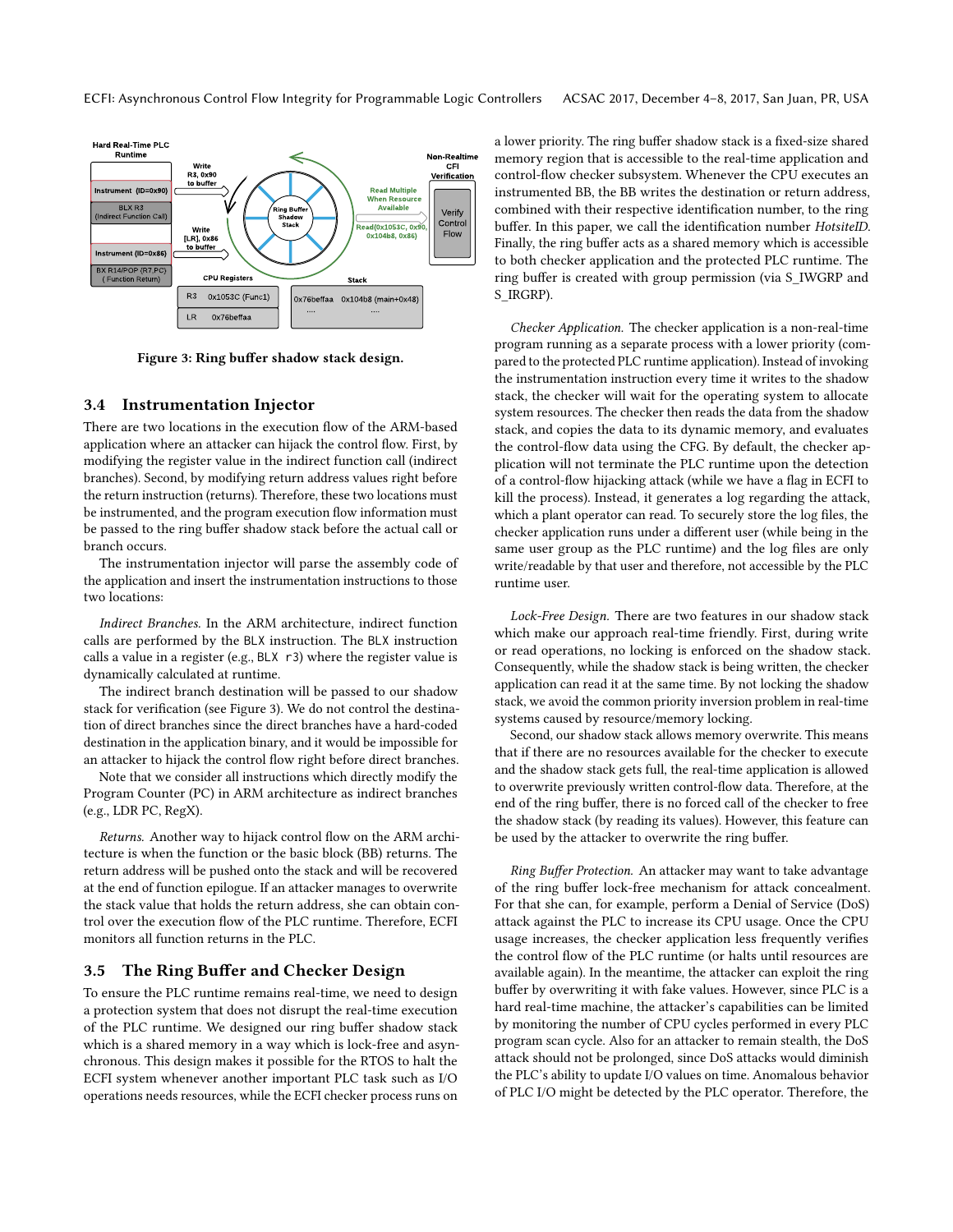attacker can only execute its DoS attack during a short period, e.g., for few seconds.

As described in Section [2,](#page-1-0) PLCs executes control logic program in a program scan cycle. Due to real-time nature of PLC runtime, the number of CPU cycles it uses in every program scan cycle is limited and predictable. Therefore, with the help of a learning mode, it is possible to establish a pattern of normal CPU cycle usage in a PLC program scan. The learning mode captures worse CPU cycle usage of the PLC scan cycle. We can then compare the number of CPU cycles consumed by the PLC runtime during program scan with the values extracted in the learning mode. In the case of significant contradiction (more than 10 percent) between the worst CPU cycle usage in a PLC program scan cycle at the learning mode and at runtime, ECFI raises an alert. To calculate the number of CPU scan cycles consumed in a PLC program scan we use the Performance Monitoring Unit (PMU) of the ARM architecture. Note that ECFI does not utilize PMU to detect control-flow violations, but to detect possible malicious overwrite in the ring buffer.

Adaptive Scheduling in RTOS. Adaptive scheduling is a concept in RTOS in which the OS scheduler guarantees a certain amount of resources (e.g., CPU cycles) to an application when a resource constraint occurs. Adaptive scheduling is nothing new in RTOS domain [\[15\]](#page-11-33). Since adaptive scheduling can guarantee a certain amount of CPU cycles by setting a threshold (e.g., 20%) for the checker application, we can reduce (but not eliminate) the chance of ring buffer overwrite and increase the number of checking operation at the time of high CPU load in a PLC. We will discuss using adaptive scheduling to eliminate the possibility of deceiving ECFI by overwriting the ring buffer in Section [5.4.](#page-9-0)

### 4 ECFI IMPLEMENTATION DETAILS

Based on the design described in the previous section, we now present several technical details of our implementation

# 4.1 Target Platform

As a basis for our prototype implementation, we choose a WAGO PFC200 750-8202 PLC. It is a modular PLC with a 600MHz singlecore 64bit ARM Cortex A8 CPU and 256 megabytes of RAM and a WAGO 750-1506 8-Channel Digital I/O module attached to it. WAGO PLC runs on Pengutronix Real-Time Linux with a PREEMPT RT Kernel 3.18.13.

For the PLC runtime, we could not use the Codesys runtime (standard WAGO PLC runtime) since the vendor informed us that they could only provide the source code to the OEMs (Original Equipment Manufacturers). Therefore, we choose OpenPLC [\[35\]](#page-11-34) runtime. OpenPLC is the first fully functional standardized open source PLC runtime with real-time responses.

OpenPLC has several components including a graphical Integrated Development Environment (IDE) called PLCOpen. PLCOpen is used for writing Structured Text (ST) control logic on a PC and transferring the resultant binary logic generated by MatIEC compiler [\[47\]](#page-11-35) to the PLC. Additionally, OpenPLC runs a NodeJS web interface for SCADA servers to retrieve and visualize data from the PLC runtime. Finally, OpenPLC includes a PLC runtime engine executing uploaded control logic within the PLC. Similarly to the Codesys runtime, OpenPLC converts the ST language control

logic to a binary file on a programming (engineering) station before uploading it to a PLC.

Concerning real-time settings, in our experiments, we set the OpenPLC priority to 99 (highest possible value) while the ECFI checker priority was running on a non-real-time default process priority.

#### 4.2 CFG Generation and HotsiteID

4.2.1 CFG Generation. ECFI uses the compiler to generate accurate CFG of the PLC runtime and the control logic. The result gives us a complete CFG which can cover the entire control-flow of the PLC runtime and control logic.

4.2.2 ECFI CFG Metadata Injection. To cope with ASLR, during the CFG generation, ECFI also analyzes the instrumented OpenPLC runtime and extracts BB offsets and function addresses and the distance between each BB via the symbols table of the application binary. The extracted information is added to the CFG. We use this information later to calculate all valid function relative addresses for CFG checking. The updated graph is reprocessed, and an identification number named as HotsiteID added to it. The HotsiteID is a unique ID of instrumented basic blocks. Each BB has a unique HotsiteID which will be used by the Code-Parser Injector (CPI) module of ECFI to determine instrumentation location. Also, the HotsiteID is being used by our checker application to immediately identify the location of the application execution flow in the CFG.

# 4.3 Instrumenting OpenPLC

In our approach, we perform instrumentation of the PLC runtime at compile time. This task does not require the high-level code of the application (e.g., C code); instead, we use the assembly code of the OpenPLC. It is worth mentioning that since ECFI does not require high-level source code of the application, it makes it feasible to use ECFI as a binary-based CFI solution in the future. In ECFI, we instrument every indirect function call and function return address in the OpenPLC assembly code (see also Figure [4\)](#page-6-0).

Instrumentation Instructions. Instrumentation instructions are a set of light ARM assembly instructions which pass the control flow information to our ring buffer. We developed the following three types of instrumentation instructions:

- The setup code is an assembly code injected immediately after the function prologue in main(). This code makes the ring buffer shadow stack (created by the checker) accessible in the application memory. Once the ring buffer becomes accessible, the setup code passes the main() address to the ring buffer. Using the main() address combined with the metadata of our CFG, ECFI can calculate all other functions addresses. The calculation of all other function addresses is an essential task when the PLC OS has an implementation for ASLR.
- Function epilogue instrumentation instruction (backward edge monitor): the function epilogue instrumentation instruction passes values of the Frame Pointer(FP) or \$LR registers (depending on the function epilogue generated by the compiler) and the HotSiteID to the ring buffer shadow stack.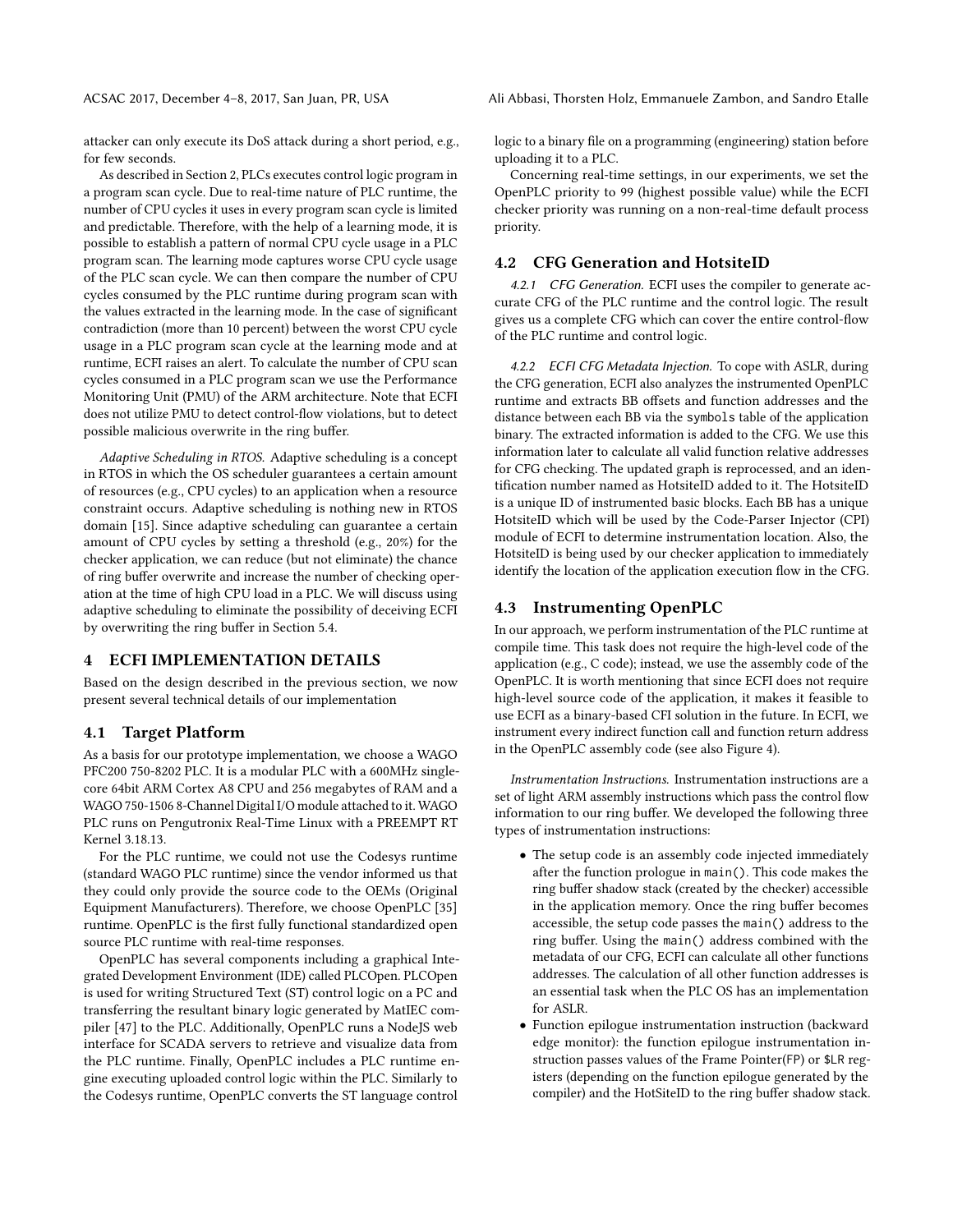<span id="page-6-0"></span>

Figure 4: ARM Application instrumentation by CPI module.

• Indirect function call instrumentation instruction (forward edge monitor): the indirect function call instrumentation instruction passes the call target destination to the ring buffer alongside the HotsiteID. The HotSiteID is added by the CPI module to the assembly code of the PLC runtime at the next stage.

Code Parser-Injector. The Code Parser-Injector (CPI) component parses the ARM assembly code of the application to select the locations to inject instrumentation code. The CPI will also take care of relocation data by inserting a new label for program variables into the assembly code. In particular, within the application assembly code, the CPI locates the function epilogues for backward-edge monitoring, and indirect function calls for forward-edge monitoring. Besides, the CPI searches for any instructions that modify the PC. Figure [4](#page-6-0) illustrate the locations where the CPI module inserts instrumentation instructions.

- On the ARM architecture, we identify indirect function calls by spotting a BLX instruction. Once the CPI identifies an indirect branch, it first reads the register used by the instruction for the indirect function call. This register can be different in program assembly code (it can be either r3, r2, etc). Therefore, the CPI module updates the instrumentation instruction according to the register used for the indirect function call. The CPI also inserts the HotsiteID that corresponds to the BB using the information in the CFG.
- Those instructions that modify PC directly are instrumented with the same code that is used for indirect function calls.
- For returns, the CPI looks for various type of instructions that are being used in ARM assembly. In particular, ECFI looks for LDMFA, BX LR, or POP R11, PC instructions. Once ECFI finds the desired instructions, it updates the instrumentation instruction with the register that holds the return address. The return address register can be different in different functions. For example, for passing the return address to the ring buffer, we replace the LR with a R11 or vice versa, depending on the assembly code generated by the compiler for function epilogue.

Finally, the CPI module searches for the beginning of the main function and inserts the setup code right after the function prologue.

#### 4.4 Ring Buffer and CFG Check

The ring buffer consists of three parts: The read offset, the write offset, and the actual data buffer. The read offset contains information about the location that the checker has to read the data from the ring buffer. The read offset is being maintained by the checker application which also holds a copy of the last read buffer in its internal memory. The write buffer is being maintained by the instrumentation instruction. The performance counter offset contains the number of CPU cycles in every PLC program scan cycle and is managed by the instrumentation instruction inside the OpenPLC runtime. The buffer size is 1024 bytes. This lets the instrumentation instruction write 128 times to the buffer before the checker needs to run and read it. There is no enforcement for the checker to run even after 128 times (due to real-time requirements). It is worth mentioning that we set the ring buffer size to 1024 bytes based on several experiments on OpenPLC and available resources in the Wago PLC. One can change the size of the ring buffer based on the resources available within the PLC. This value is small enough for the checker to quickly read the buffer and large enough to let the real-time application to run without concern for overwriting the ring buffer data.

Initialization of the Ring Buffer. Once the CFG checker executes, it creates the ring buffer shadow stack. After that, the checker loads the CFG that contains destination targets and control flow data. Note that the CFG gets loaded at the beginning of the execution of the checker and is loaded into checker memory. Subsequently, the checker replaces the source addresses with previously generated HotsiteID numbers inside its internal memory. In the next step, the checker application reads the main function address from the shadow stack and calculates all functions base addresses via previously calculated offsets from the application binary (using CFG metadata). The function base addresses are utilized by the checker to calculate all valid return addresses, and indirect function calls destination address from determined HotsiteID. This initial process makes our CFG verification faster.

CFG Checks. At this stage, the checker is ready to read any data forwarded to the ring buffer and to verify it with the target addresses listed in the checker. Every time the OS runs the checker, the checker will read all written values in the ring buffer and verify the destination or return addresses.

The entire process of write and read operations is illustrated in Figure [5.](#page-8-0) In the first step, the instrumentation instruction will write the control-flow data (the HotSiteID and destination or return address) to the shadow stack, but the operating system does not have resources yet to initiate the checker application (see Figure [5.](#page-8-0)A). While the checker waits for the resource, the PLC runtime continues its tasks (executing control logic) and the instrumentation instruction will write the control-flow data to the ring buffer and update the write offset (Figure [5.](#page-8-0)B). Once the resources become available, the checker application runs and reads every data in the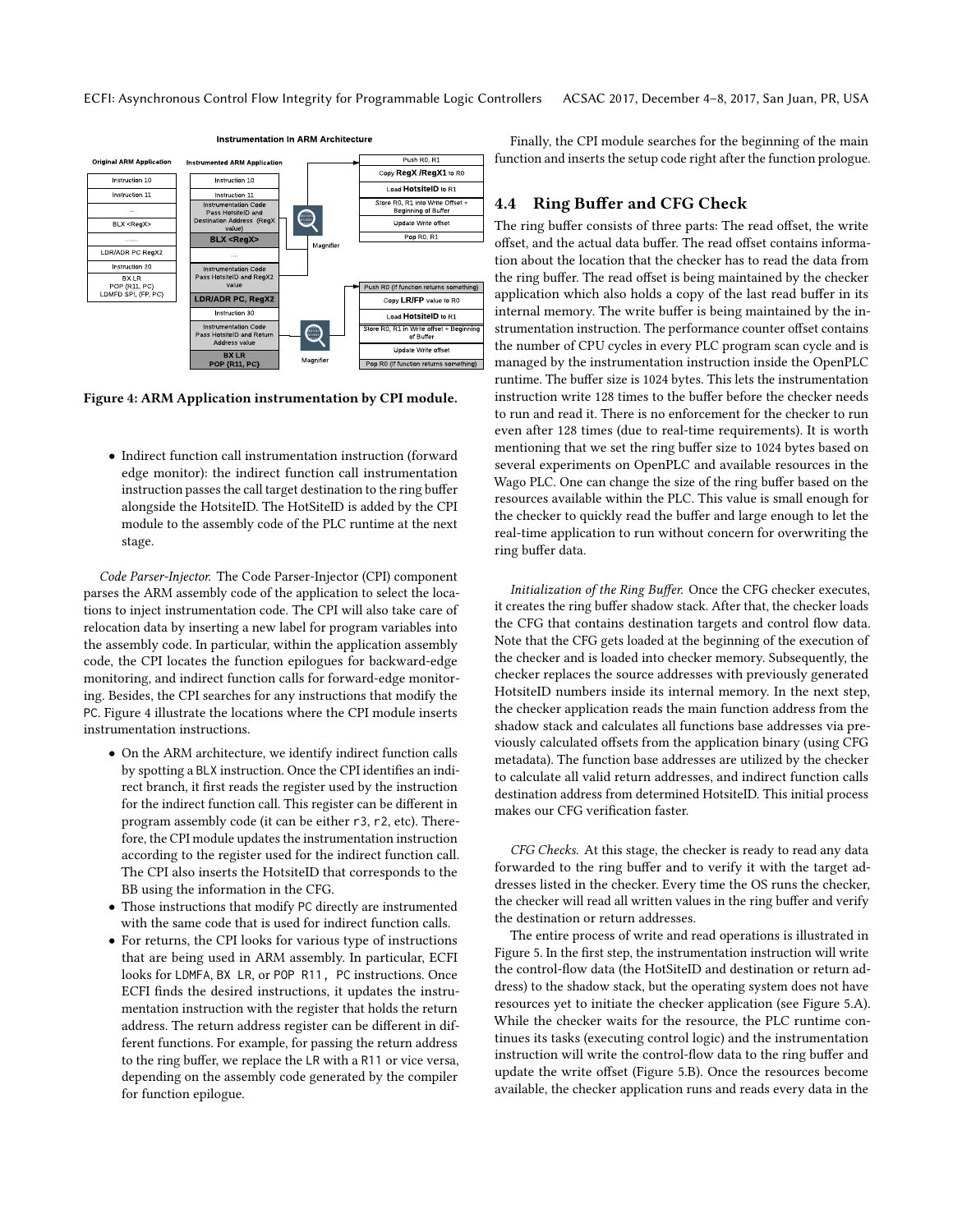ring buffer, up to the location where the write offset points (Figure [5.](#page-8-0)C). At this stage, the checker verifies the control-flow data with the CFG or waits until the resources become available again.

Since ECFI does not block overwrites to the ring buffer and does not forcefully run the checker once the ring buffer becomes full, this creates an attack surface. To detect malicious overwrites to the ring buffer (e.g., during a DoS attack), ECFI uses the ARM PMU capabilities. We pre-calculate the range of CPU cycle in every program scan cycle of the PLC runtime. Each time the checker runs, it reads all the written values of the CPU cycles of the PLC and divides it by the number of PLC program scan cycles carried out by the PLC. To determine how many scan cycles was performed by the PLC runtime while checker process was waiting for resources we use the system time. Everytime ECFI checker checks the CFG, it stores the system time in its internal buffer. In the next round of check, the checker first gets the current time and then read the previously stored time from its internal buffer. The checker then divides the elapsed time to the duration of program scan cycle in the PLC which is a fixed value (e.g., the program scan cycle is happening every five milliseconds). The checker at this point knows how many PLC program scan cycle was executed during since the last check. The checker then reads the PMU values for CPU cycles consumed since the previous check and divide it by the number of CPU cycles executed in the PLC (since the last check). The checker then compares this value with our acceptable CPU cycle count per program scan cycle. If it is more than our acceptable range, ECFI raises an alert for ring buffer overwrite.

Calculating the accurate range of CPU cycle is achievable in the PLC environment where the PLC OS is a Real-Time system compared to other operating systems. To calculate acceptable PLC program scan cycle, we store the CPU cycles of one thousand iterations of our logic. It is important to note that we do not use the PMU counters to detect control-flow attacks against the PLC runtime. Instead, we use it to detect malicious overwrites to the ring buffer shadow stack. Additionally, it is worth mentioning that we do not set up any interrupt handlers for the CPU cycle event.

# 5 EVALUATION

Unlike general-purpose computers and other embedded systems CFI, we do not represent our evaluation based on average performance overhead. Instead, we use worst observed overhead in multiple runs for our evaluation. The general average performance overhead does not necessarily mean the satisfaction of system timeliness. For example, SPEC is an industry standard benchmarking tool which is extensively employed in the majority of CFI systems to evaluate their performance overhead. However, SPEC provides average performance penalty and no worst-case performance of the application. Additionally, in the case of SPEC, we cannot even use it for our target PLC, due to its hardware limitation. Our WAGO PFC PLC contains 256MB of RAM and a 64bit ARM CPU, while the minimum RAM requirements of SPEC in a 64bit CPU is two gigabytes. Therefore, in our work, it is impossible to use SPEC for benchmarking the WAGO PLC.

# 5.1 Performance Overhead

We follow two paths to evaluate performance overhead in ECFI. Firstly, we use CPU cycles used by our application which is a common practice in real-time systems [\[11,](#page-11-36) [26\]](#page-11-37). Secondly, we use the SciMark2 [\[40\]](#page-11-38) scientific computing benchmarking suite designed by NIST, as another benchmarking suite, since its functionality was integrated as part of SPEC but did (unlike the full SPEC suite) meet the requirements of our platform.

To evaluate our performance overhead with CPU cycles, we used perf [\[13\]](#page-11-39) which was the only available benchmarking tool in our PLC firmware. Using perf, we calculated the CPU cycles of Open-PLC in each PLC scan cycle using the control logic illustrated in Algorithm [1.](#page-7-0) This control logic involves all analog and digital I/O interfaces of the PLC and performs basic arithmetic operations. We then instrumented the OpenPLC runtime and our simple control logic code and used the perf tool for calculating the CPU cycles. Table [1](#page-9-1) shows the worst CPU cycle and average CPU cycles for protected (instrumented) and unprotected OpenPLC runtime running our logic. The table indicates that ECFI using simple logic imposes at worst 1.5% overhead.

```
input :Read In.25 (Temprature Sensor Readings)
output :Write Out.22 (ServoMotor PWM)
```

```
while True do
   read input;
   while input True \& input bigger than 100 do
       A, B, C = Random Int; //set points; D= A+B+C;
       //Update Pulse Width Modulation I/O;
       PWM.IO(22) = 1.5 + 0.5*SIN(t);t := t + D;end
    if input smaller than 100 then
       \overline{A} = 0.1; B = 0.01; C = 0.001; //set points;
       D = (A - B - C);//Update Pulse Width Modulation I/O;
       PWM.IO(22) = 0.7 + 0.2*SIN(t);t = t + D;
       go to first while;
    else
       go to first while;
   end
end
```


<span id="page-7-0"></span>However, the basic control logic only represents the simple operation of the PLC. To demonstrate the worst scenario of performance overhead in ECFI, instead of executing a control logic which at most involves several IF conditions, we created a logic binary which follows a complex path of SHA-2 hash calculation. We break our new logic (SHA-2 hash calculator) to smaller functions to increase the number of instrumentation points (the locations where the CIP module injects instrumentation code). Breaking the SHA-2 hash generator into smaller functions caused a significant code overhead as illustrated in Table [1.](#page-9-1)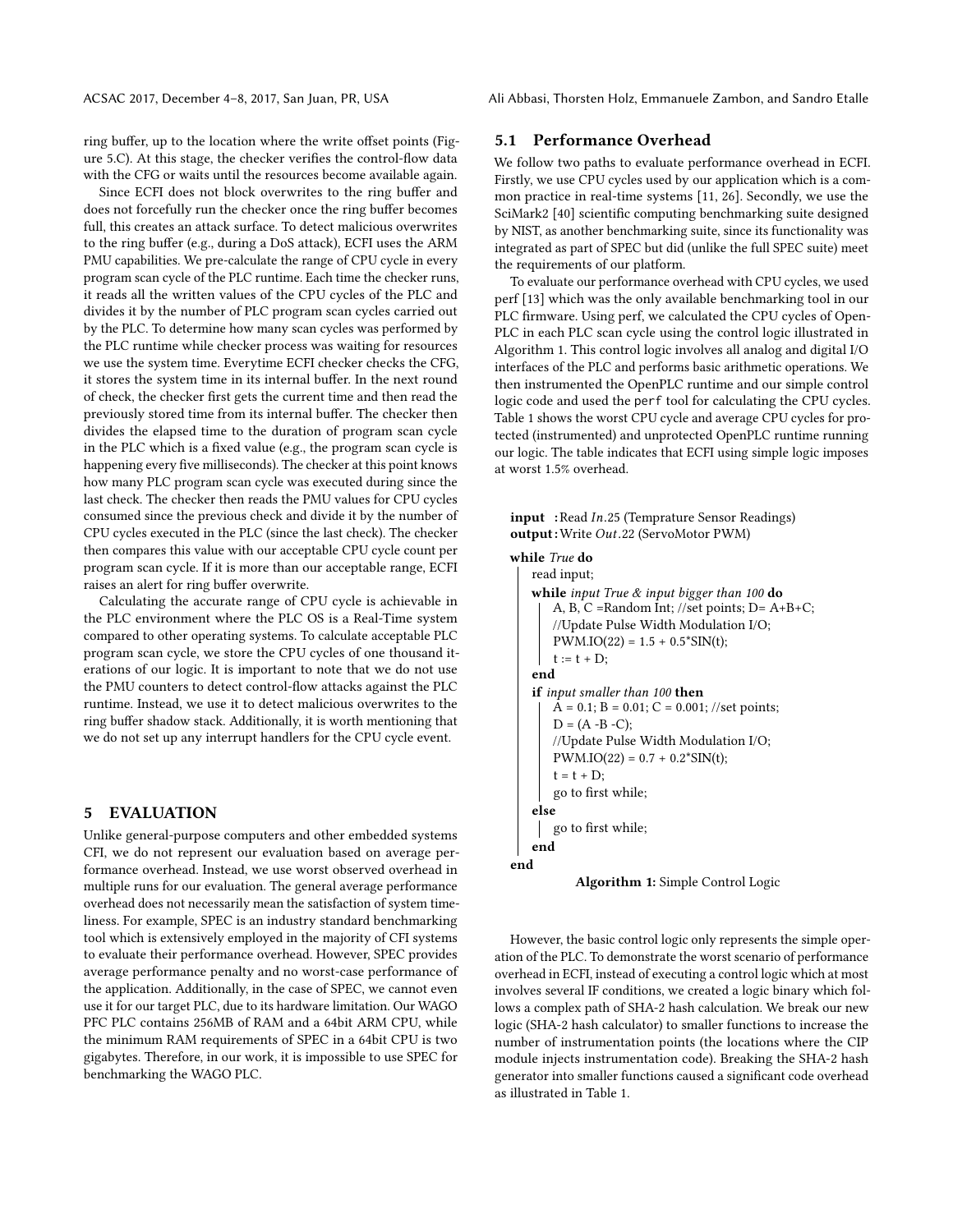<span id="page-8-0"></span>

Figure 5: Ring buffer update procedure.

We then compared the CPU cycles of our application with and without instrumentation code as shown in Table [1.](#page-9-1) While it is unrealistic to assume that the PLC logic calculates expensive hash functions (especially when we have broken it into multiple smaller functions), we followed this approach to evaluate the worst possible overhead in our ECFI implementation. As illustrated in Table [1,](#page-9-1) ECFI had 8.3% worst case overhead in a SHA-2 hash function calculation. Table [2](#page-9-2) illustrates generic worst CPU overhead of ECFI in 50 individual runs using SciMark2. The results show that ECFI overall (Composite Score) induces around 1.5% performance overhead.

Finally, we used the baseline of worst CPU cycle (98,046) as a basis for detecting ring buffer overwrites in the SHA-2 control logic (note that we use a different baseline for each logic). As mentioned earlier, any attempt by the attacker to overwrite the ring buffer which must involve a Denial of Service attack will raise the number of CPU cycles. This is discussed in Section [5.3.](#page-8-1)

#### 5.2 Checker Performance Overhead

We evaluated the checker performance overhead for nearly 1000 iterations and computed its CPU cycles. We could identify that our checker imposed around 2.52% CPU cycles overhead. The performance of the checker does not include the initial target calculation after receiving the main function address (to cope with ASLR) since it will only happen one time at the beginning of the application execution.

# <span id="page-8-1"></span>5.3 Vulnerable Application and Detection Capabilities

To evaluate our detection capabilities, we intentionally put two vulnerable functions inside the OpenPLC runtime. First, the Open-PLC will contain a simple function which never gets called in the OpenPLC call graph. The attacker will try to hijack the control flow toward this function. We use the first function only to determine capabilities of ECFI for simple stack overflow attacks. In the second example, we have a vulnerable function which contains a trivial stack buffer overflow vulnerability. We tried to hijack the control flow and perform a ROP attack against the OpenPLC. The objective in the second example was to execute a system-level command using the system() function in libc. To write our ROP payload,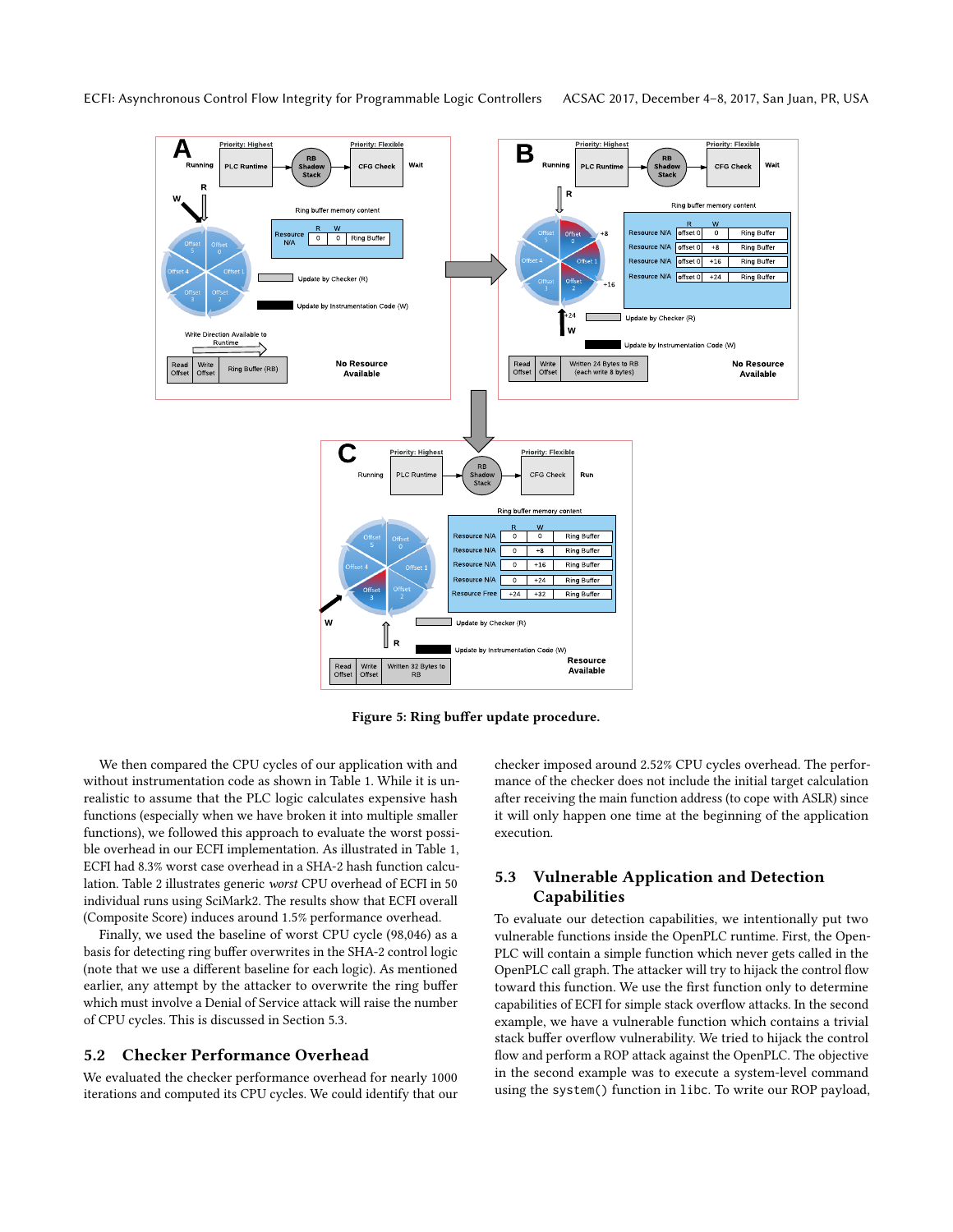#### <span id="page-9-1"></span>Table 1: ECFI Performance Overhead including worst and average CPU cycles overhead for protected and unprotected Open-PLC Runtime.

<span id="page-9-2"></span>

| Target Logic | worst unprotected | worst protected | average unprotected | average protected | average protected % | worst protected % | code overhead % |
|--------------|-------------------|-----------------|---------------------|-------------------|---------------------|-------------------|-----------------|
| Simple Logic | 57836             | 68906           | 53912               | 54184             | 0.55%               | 1.57%             | 8.6%            |
| SHA-2 Logic  | 90521             | 98046           | 81383               | 86913             | 5.8%                | 8.3%              | 20.8%           |

Table 2: ECFI worst performance overhead in 50 individual runs using NIST SciMark2 benchmark.

| SciMark2      | <b>FFT</b> | SOR   | Sparse matmult | Monte Carlo |       | Composite Score |
|---------------|------------|-------|----------------|-------------|-------|-----------------|
| No Protection | 8.69       | 33.19 | 6.24           | 11.18       | 19.71 | 15.81           |
| Protected     | 8.98       | 33.32 | 6.41           | 11.51       | 19.99 | 16.05           |
| Overhead %    | 3.34%      | 0.4%  | 2.7%           | 2.9%        | 1.4%  | $1.52\%$        |

we need to use ROP gadgets. In our example, we use two instructions in the seed48() function as ARM gadgets to prepare function argument for the system() function. In both examples, ECFI could detect the control-flow violation, and identify the function which diverted the control flow (via HotsiteID).

# <span id="page-9-0"></span>5.4 Attacking The Ring Buffer

As described earlier, there is a possibility that the attacker tries to overwrite the ring buffer after performing a ROP attack by somehow flooding the system with the performance-intensive tasks. We evaluate our PMU measurements to see how ECFI reacts to an attacker who tries to overwrite our ring buffer with his desired value in the PLC program scan cycle. We wrote a payload to overwrite 32 bytes of the ring buffer (the last four entries in the buffer) after control-flow hijacking with valid control-flow data while the PLC was under heavy requests and its CPU was fully used.

It is important to mention that our ROP payload only contained two single instructions. One to copy the write values and destination address (ring buffer address) to the registers and another one to use a STR gadget to overwrite the last four entries of the buffer (each entry contains destination address and HotSiteID).

However, we could not fool the checker application. The checker raised an alert for both control flow hijacking and ring buffer overwrites attack. The reason for the detection of control-flow hijacking is that even though the PLC runtime was under heavy load, the RTOS was randomly allocating some resource to the checker. This situation caused our ring buffer overwrite to be unsuccessful since we could not fully overwrite the buffer before checker verifies the integrity of control-flow data. Besides that, the checker also raised another alert for the extra CPU cycles consumed by attack payload (the DoS attack and two gadgets) which was overwriting the ring buffer. The average CPU cycles consumed by PLC (caused by the combination of DoS attack and overwriting the ring buffer with two gadgets) was 28,565 CPU cycles (worst scenario 32,026 and minimum 24,927 in 1,000 iterations). We set the baseline for the CPU cycle counts in our checker to the worst observed protected runtime CPU cycles of our logic which were 68,906 (as illustrated in Table [1\)](#page-9-1). The extra 29,000 CPU cycle was clearly suggesting that there was an overwrite to the ring buffer shadow stack. As a result, ECFI raised an alert for ring buffer overwrite. Using PMU to detect ring buffer overwrite makes ECFI unaffected to attacks based on flushing buffers against CFI approaches [\[43\]](#page-11-40).

Having adaptive scheduler in RTOSes makes the attack against ring buffer even more complicated since the checker application will always have guaranteed percentage of CPU cycles within the RTOS. Assuming that a PLC runtime which runs the RTOS with adaptive scheduler, the uncertainty for the attacker to overwrite the shadow stack before checker reads the data will be even higher. It is safe to assume that once the RTOS has an adaptive scheduler, ECFI does not need extra protection for ring buffer overwrites.

# 6 LIMITATIONS

False Positive. There is a possibility for ECFI to generate a false positive on an attack targeting a shadow stack overwrite. We can imagine this can occur when we have a unpredicted I/O input, something that was not expected in the PLC logic variable set points. If during sampling of CPU cycles in a PLC scan cycle, we do not spot this specific I/O input, there is the possibility that the PLC logic follows a different path which was never modeled during our learning mode. As a result of this unexpected I/O input, the CPU cycles count will significantly change, and ECFI will raise an alert for ring buffer overwrite attack, which is not true. However, this will not be a significant problem in the industrial control domain. Significant fluctuation in the I/O input readings is always being monitored by the SCADA servers as well. Therefore, the plant operator can correlate between abnormal I/O inputs and alert for an attack against the ring buffer raised by ECFI.

Delay on Control-flow Violation Detection. ECFI does not have any major delay in detecting control-flow violations. However, if there are no resources available at the moment, ECFI raise the alert with delay. This delay based on our evaluation is only in millisecond/nanosecond scale. Considering our attacker model, the delay between infection of the PLC and exploitation of the physical process in an industrial network will be far greater than nano/milliseconds scale. The alert generated by ECFI will give the operator an opportunity to start manual safety overrides of the physical process before attacker initiates the exploitation stage.

ECFI Fine-grained Approach Limitations. The OpenPLC runtime used in our evaluation did not have any code-pointer call, and thus we did not face code pointer call issues, which is a common problem in fine-grained CFI systems for general-purpose applications. We believe that unresolvable code-pointer calls are not common in realtime systems. This is the case because the PLC runtime must be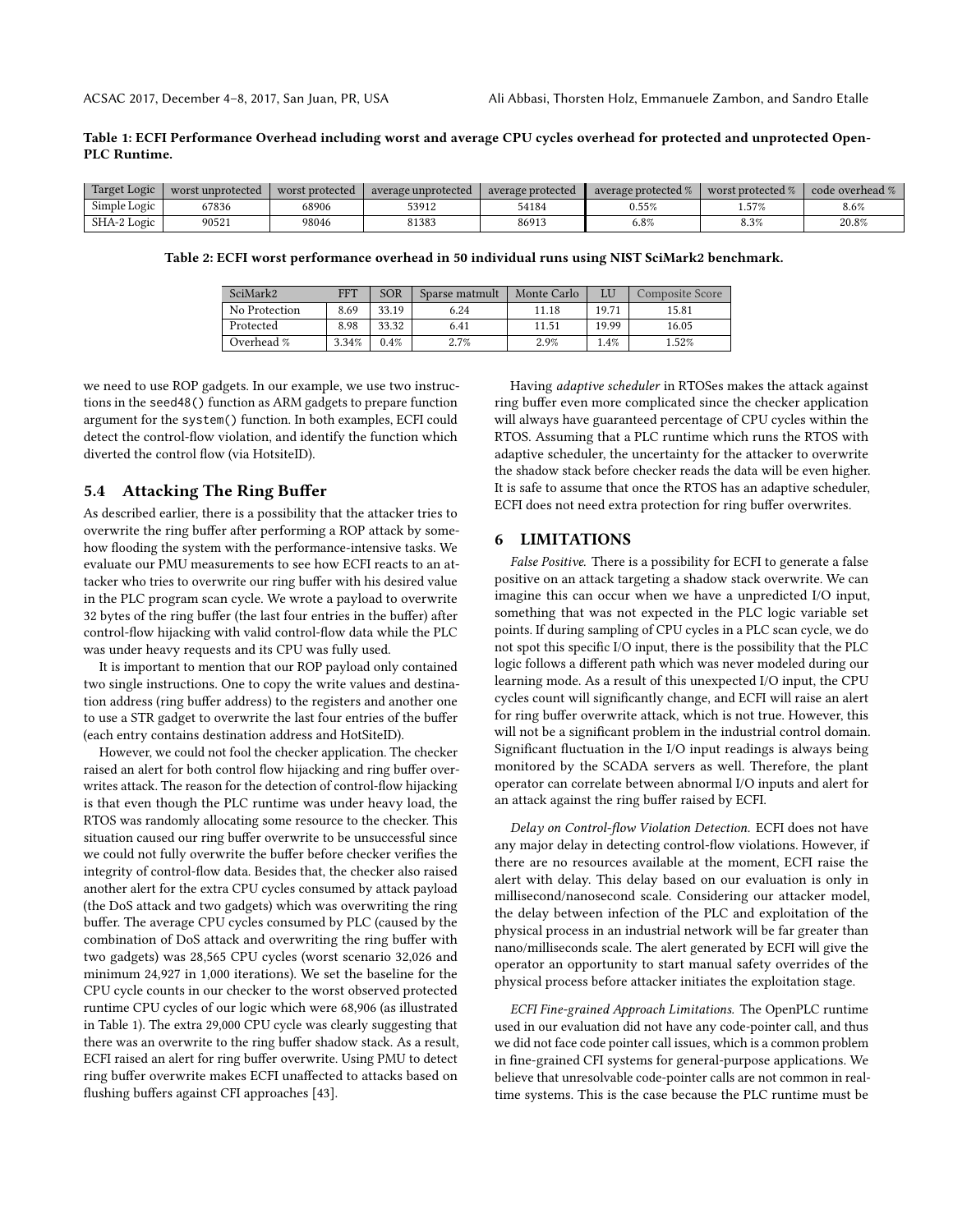ECFI: Asynchronous Control Flow Integrity for Programmable Logic Controllers ACSAC 2017, December 4–8, 2017, San Juan, PR, USA

predictable in its execution path. Therefore, the code pointer calls in the PLCs and other real-time applications will be deterministic and thus resolvable by the compiler. In case the PLC runtime does have a non-deterministic code-pointer call, one has to either use the coarse-grained approach for ECFI forward edge or use the common techniques for fine-grained CFG generation as mention in the literature [\[20,](#page-11-41) [33,](#page-11-42) [49\]](#page-11-7).

# 7 RELATED WORK

Some previous research introduced tailored CFI for high-end embedded devices such as mobile phones namely MoCFI [\[12\]](#page-11-12) and CFR [\[38\]](#page-11-13). MoCFI [\[12\]](#page-11-12) is a CFI for embedded systems which enforce CFI on the ARM architecture. MoCFI analyzes the binary of an iOS app to extract its CFG. At load time, MoCFI inserts trampolines into a runtime component before each jump. This runtime component then checks each jump targets against the CFG. Finally, MoCFI uses exception handlers and loops in its CFG verification, making it unsuitable for a real-time PLC. In contrast, CFR [\[38\]](#page-11-13) is a finegrained CFI instrumentation technique for ARM-based iOS devices. CFR injects its monitoring code to the iOS apps during compilation time by using an LLVM addon. Such approach eliminates the need for disassembly and construction of a CFG. Similar to MoCFI, CFR widely uses extensive loops for CFG verification and as a result, cannot be utilized in a PLC with real-time constraints.

A FreeRTOS fork named as TrackOS suggested a CFI system to Micro-controllers(MCU) without any MMU/MPU support [\[39\]](#page-11-43). However, TrackOS does not actively monitor the application control flow. Instead, it reads the application control flow data (e.g., register values, stack values) from the kernel-space and performs checks in a fixed, periodic manner. This approach makes it possible to bypass the TrackOS due to deterministic checking periods. Furthermore, TrackOS does not provide any overhead measurements at all.

Some other CFI solutions focused more generically on embedded systems with a specific family of CPUs [\[45,](#page-11-44) [52\]](#page-11-9) but none tackled the challenge of developing an enforcement approach for PLCs. CFI-Mon [\[52\]](#page-11-9) leverages the pervasively available hardware support for performance monitoring unit (PMU) in commercial processors, to detect the control-flow deviation of a running application. CFIMon was never considered as a CFI for embedded systems, but since similar hardware functionalities (PMU) exist for most of the embedded processors, we recognize it as a CFI for embedded systems. However, the CFIMon approach was found unreliable due to its significant false negatives and false positives rates [\[53\]](#page-11-45).

Finally, a relevant stream of work suggested verifying controlflow integrity in an asynchronous way for non-real-time systems. For example, kBouncer [\[36\]](#page-11-46) verifies the control-flow of the application using Intel LBR (Last Branch Record). The verification mechanism is invoked whenever there is a call to suspicious APIs and by checking. The asynchronous verification then read the last 16 entries of the LBR to check whether a control flow violation occurred. Unlike kBouncer, ECFI works in a real-time environment, and there is no condition for checking the ring buffer except having resources for it. Additionally, CPU cycle monitoring in ECFI checks whether an attacker tries to exploit the system resources to manipulate the ring buffer. ShadowReplica [\[23\]](#page-11-47) is another implementation which uses the concept of asynchronous verification

but in the concept of Data Flow Tracking (DFT) for dynamic taint analysis and shadow memory-based analysis [\[31\]](#page-11-48). ShadowReplica decouples the DFT from application execution by using spare CPU cores to accelerate the task. Speck [\[32\]](#page-11-49) is a system that makes it feasible to execute expensive security checks from an application by decoupling the checks from the application runtime. For doing this, Speck (similar to ShadowReplica) uses the other CPU cores for executing the security checks. Additionally, Speck holds the output buffer of the application (e.g., output to screen or the network) and will not release it until the security checks are finished. Obviously, Speck mechanism in real-time systems causes priority inversion and other predictability issues.

# 8 CONCLUSION

From the practical viewpoint, we believe that the most interesting attack techniques against PLCs are control-flow hijacking attacks. Indeed when we consider existing attacks and defenses for PLCs, we can find control-flow hijacking attacks more relevant since no defense has been devised for this family of attacks against PLCs. Therefore, in this paper, we introduced the first PLC-compatible CFI approach, which is a non-blocking CFI design that respects real-time requirements of PLC. Our evaluation shows that it is feasible to deploy traditional control-flow protection mechanisms in a PLC with real-time constraints and limited hardware. We believe that in any attack against PLCs, control-flow integrity verification measures will pose a notable hindrance to attackers, significantly reducing their success rate and add a barrier for attackers to execute their post-exploitation techniques such as the Pin Control Attack [\[2\]](#page-10-1).

#### ACKNOWLEDGMENTS

We are immensely grateful to Marina Krotofil, Tim van de Kamp, Moritz Contag, Christine Utz, Andre Pawlowski, Tim Blazytko, Teemu Rytilahty, Sergej Schumilo, Cornelius Aschermann, and Dennis Tatang for their insights on the manuscript. We thank the anonymous reviewers and our shepherd Vasileios P. Kemerlis for their valuable feedback. This work was partly supported by the Franco-German BERCOM Project (FKZ: 13N13741) co-funded by the German Federal Ministry of Education and Research (BMBF). The work of the fourth author has been partially supported by the Netherlands Organization for Scientific Research (NWO), through SpySpot project (no. 628.001.004).

#### REFERENCES

- <span id="page-10-0"></span>[1] Martín Abadi, Mihai Budiu, Ulfar Erlingsson, and Jay Ligatti. 2005. Control-flow integrity. In ACM Conference on Computer and Communications Security (CCS).
- <span id="page-10-1"></span>Ali Abbasi and Majid Hashemi. 2016. Ghost in the PLC Designing an Undetectable Programmable Logic Controller Rootkit via Pin Control Attack. Black Hat Europe (2016).
- <span id="page-10-2"></span>[3] Ali Abbasi, Jos Wetzels, Wouter Bokslag, Emmanuele Zambon, and Sandro Etalle. 2014. On Emulation-Based Network Intrusion Detection Systems. In Symposium on Recent Advances in Intrusion Detection (RAID). [https:](https://doi.org/10.1007/978-3-319-11379-1_19)//doi.org/10.1007/978- [3-319-11379-1](https://doi.org/10.1007/978-3-319-11379-1_19)19
- <span id="page-10-4"></span>[4] Ali Abbasi, Jos Wetzels, Wouter Bokslag, Emmanuele Zambon, and Sandro Etalle. 2017.  $\mu$ Shield: configurable code reuse attack mitigation for embedded systems. In International Conference on Network and System Security. Springer, 694–709.
- <span id="page-10-3"></span>[5] F. Adelstein, M. Stillerman, and D. Kozen. 2002. Malicious code detection for open firmware. In Annual Computer Security Applications Conference (ACSAC). https://doi.org/10.1109/CSAC.2002.[1176312](https://doi.org/10.1109/CSAC.2002.1176312)